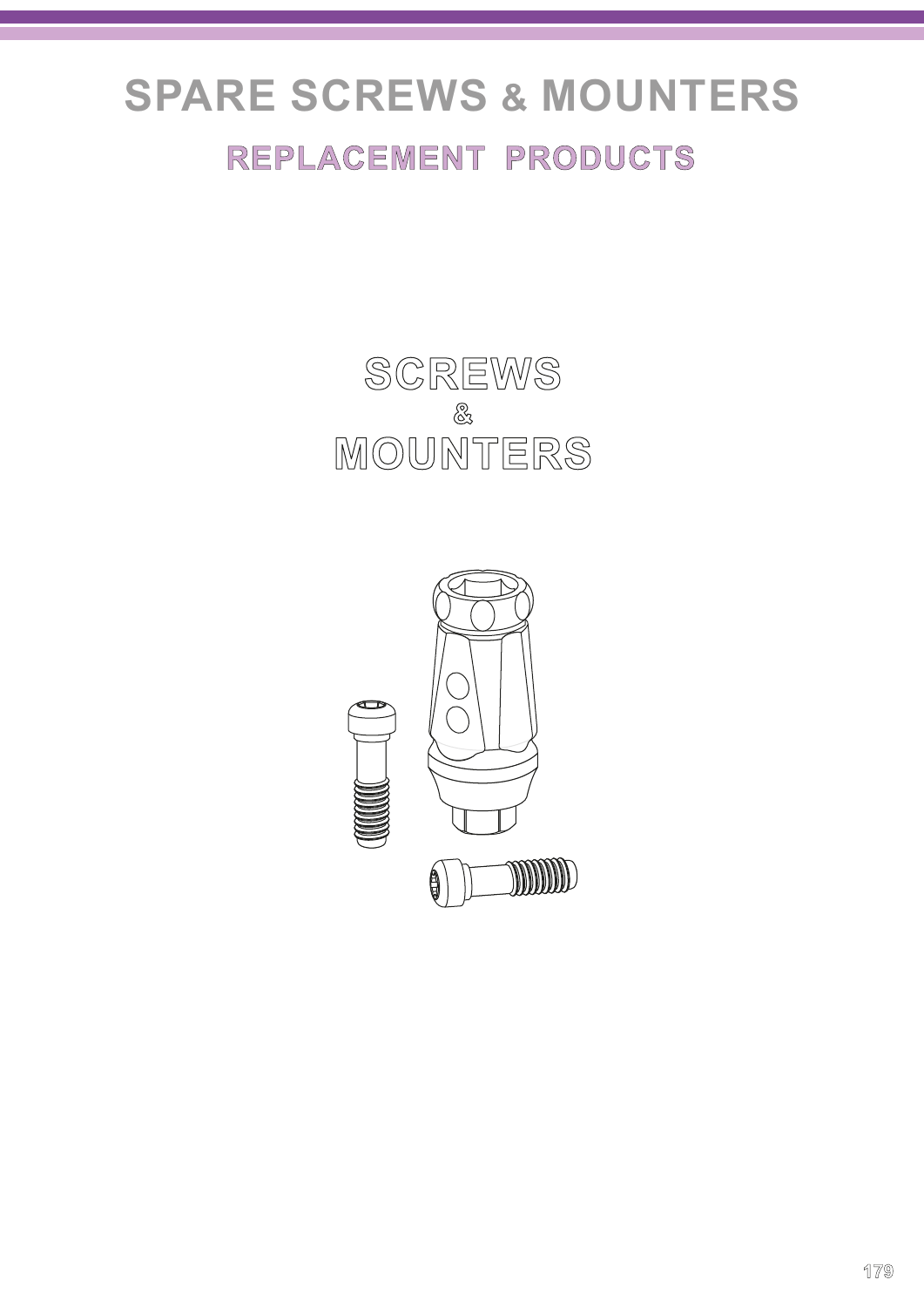## **spare screws**

**ESAGONO INTERNO IK / IA / IC - INTERNAL HEXAGON IK / IA / IC**



#### **ESAGONO ESTERNO ES / EC / EK - EXTERNAL HEXAGON ES / EC / EK**